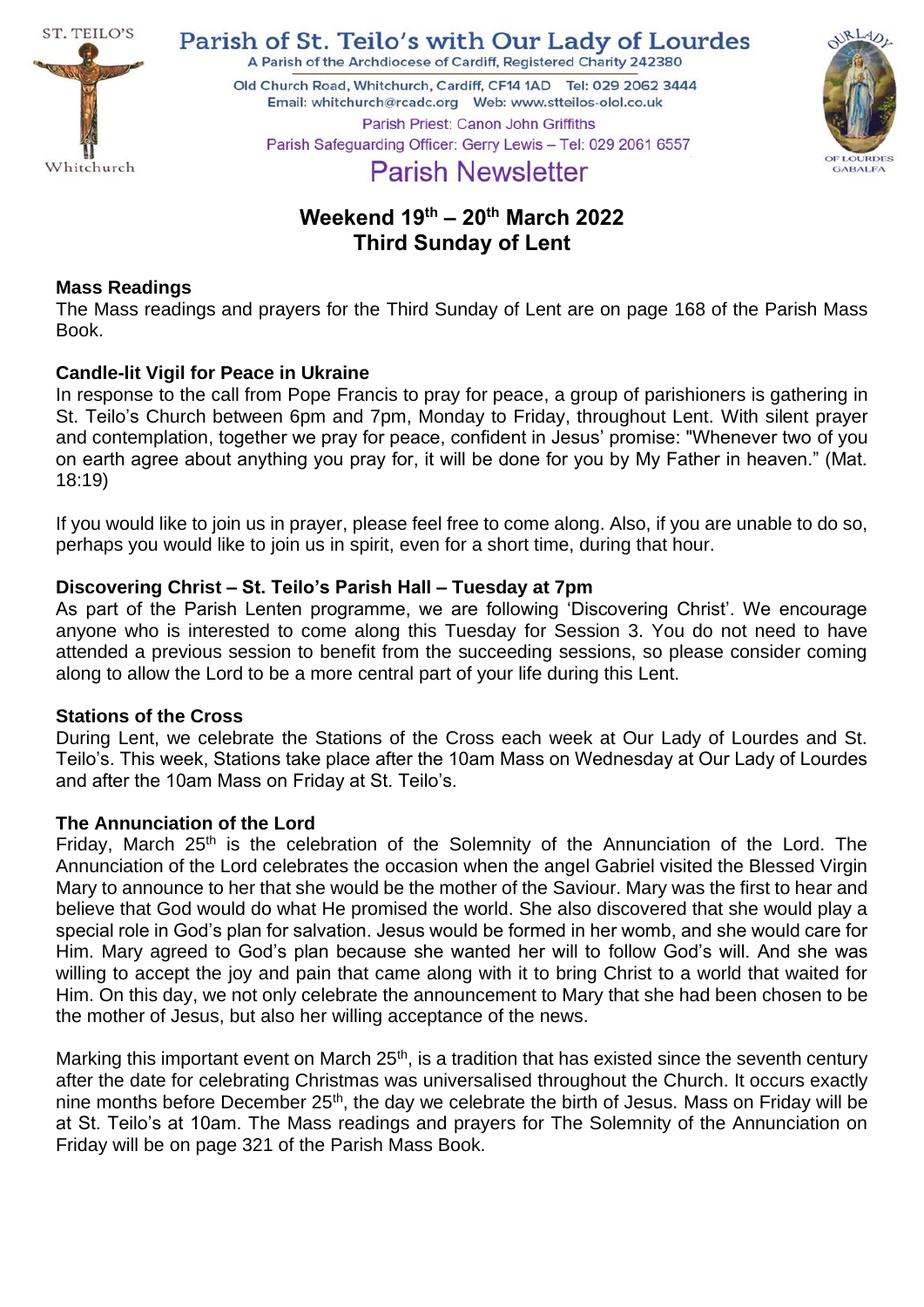#### **Adoration and Exposition**

There will be Adoration and Exposition of the Blessed Sacrament on Friday this week after the Stations of the Cross, from 11.00am to midday. Why not come along to spend time in silent prayer and adoration before the Lord?

#### **Whitchurch, Rhiwbina and Birchgrove Ecumenical Prayer Group**

WRB Ecumenical Prayer Group is meeting face to face this month next Saturday, March 26<sup>th</sup>, from 10.15 to 10.45am. The venue this month is St. Andrew`s Methodist Church, Caerphilly Road, Birchgrove. Please come and join in with our Christian friends from the other churches in the area for a short time of prayer and fellowship.

#### **Yr Offeren yn Gymraeg**

Dydd Sul nesaf bydd y gymuned Gymraeg yn dathlu Offeren yn Gymraeg am 4.30pm. Next Sunday, we welcome the Welsh language community who will be celebrating Mass in Welsh at 4.30pm. Croeso!

#### **Parish Synodal Report**

Since October last year, the parish has been engaged in the Synodal Process as we have used various means to listen to the Holy Spirit as he speaks through each of us, as members of the Body of Christ, the Church. Anthony Evans and Gill Kane, supported by Fr. John and members of the Parish Synodal Team have drawn together all the reflections and feedback, so as to compile a Parish Synodal Report which will be submitted to the Archdiocese early next week. The Parish Report is here – <https://stteilos-olol.co.uk/wp-content/uploads/2022/03/ParishSynodalReport.pdf>

You are invited to read the Parish Report and if you have any comments or feedback on it, please send it to [parishteam@stteilos-ololsynod.co.uk](mailto:parishteam@stteilos-ololsynod.co.uk)

#### **Collection Envelope Booklets**

Please note that the Collection Envelopes for 2022-23 are now available at the back of both churches. Members of the Parish Finance Committee will be at the back of the Church after all Masses this weekend and next, to help you find your box and, if you are a taxpayer, to make sure you have completed a Gift-Aid form. Many parishioners now give via Standing Order, which is a much more effective way of regular giving. But if you are not able to set up a standing order, or prefer to donate in cash, please collect your envelopes for the coming year. There are some spare envelopes if you prefer to start giving this way.

#### **SVP Clothes Collection**

The Parish SVP would like to thank all those who so generously donated clothes last weekend. The next clothes collection will be on the weekend of April 9<sup>th</sup> and 10<sup>th</sup>. *Thank you from the parish SVP.*

#### **Lost and Found Items at St. Teilo's**

There are a variety of Lost and Found Items in the box at the back of St. Teilo's. These include a small umbrella; two glasses cases, one pink and one blue; small beige mittens; a dark mediumsized jumper; a child's mini play figure; a Sunday Missal; a telescopic light; a pair of semi-rimless blue glasses and a Julian McDonald Face mask. If any of these items belong to you, please speak to one of the Welcomers who will show you where they are stored.

#### **Parish Rosary Prayer Group**

The Parish Rosary Prayer Group meets on the last Thursday of each month at 2.00pm in Ty Mair, 19 Heol y Waun CF14 1LB at the junction of Heol Gabriel and College Road. The group members have intercessory prayer, read and discuss the following Sunday's Gospel, pray the Rosary, pray the 3 o'clock prayer and the Divine Mercy Chaplet, and have a cuppa! The next meeting takes place on Thursday, March 31st. Prayer requests welcome, for further details contact Christine Searle 07771161259. All are welcome to attend.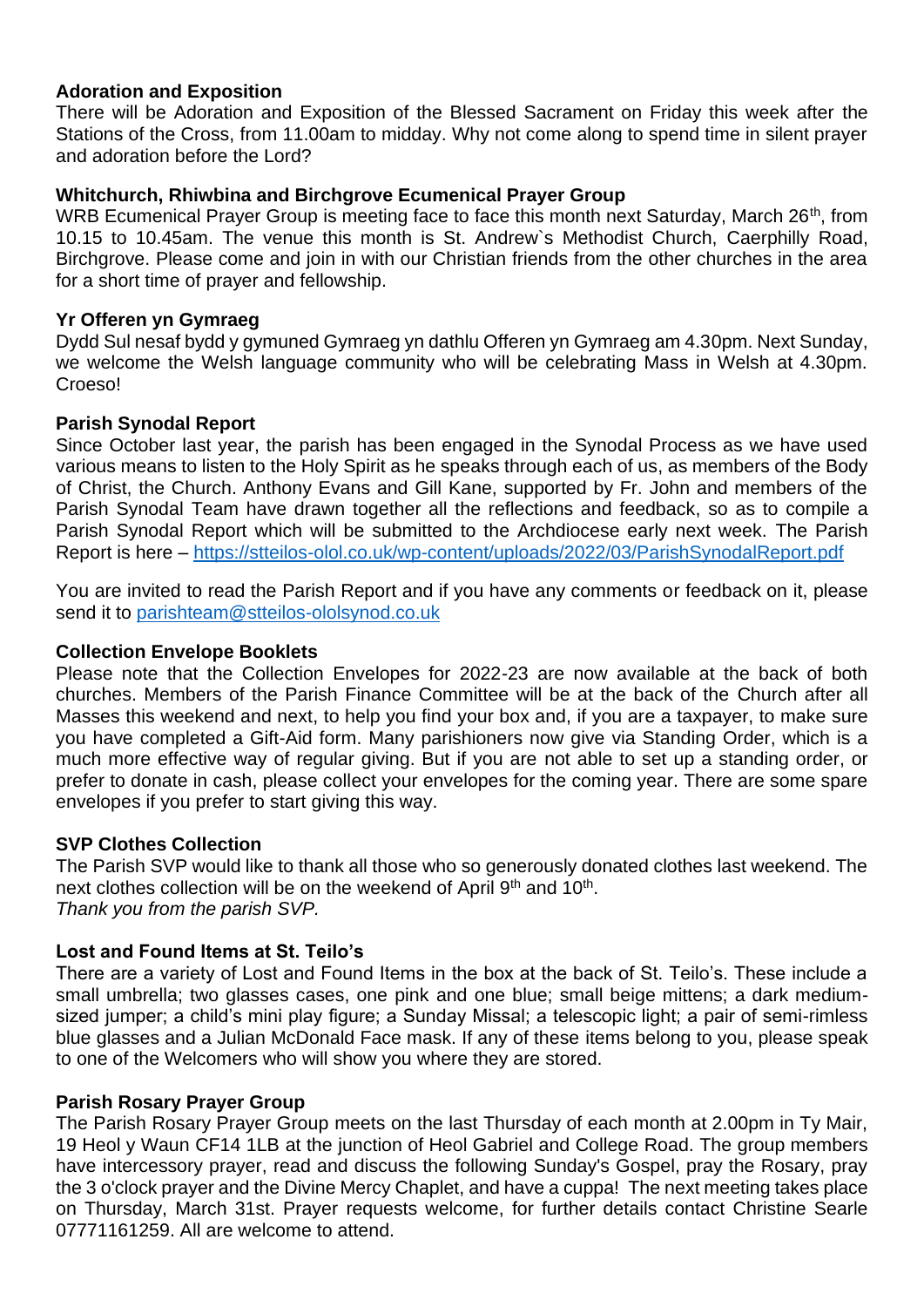### **Children's Liturgy**

We are very grateful to Nick Davies, a member of the Children's Liturgy team, who continues to provide resources designed for children and families. The resources can be found on the parish website. The children's resource for this weekend can be found here – [https://stteilos-olol.co.uk/wp](https://stteilos-olol.co.uk/wp-content/uploads/2022/03/20Mar-C.pdf)[content/uploads/2022/03/20Mar-C.pdf](https://stteilos-olol.co.uk/wp-content/uploads/2022/03/20Mar-C.pdf) and the family one here – [https://stteilos-olol.co.uk/wp](https://stteilos-olol.co.uk/wp-content/uploads/2022/03/20Mar-FT.pdf)[content/uploads/2022/03/20Mar-FT.pdf](https://stteilos-olol.co.uk/wp-content/uploads/2022/03/20Mar-FT.pdf) 

#### **Shroud of Turin Exhibition**

The Shroud of Turin Exhibition, featuring a life-size replica of the Shroud of Turin is taking place at Saint George's Church, Cwmparc, Rhondda from March 26<sup>th</sup> to April 3<sup>rd</sup>. Admission is FREE and All are welcome to attend.

#### **Cardiff Archdiocese Justice and Peace and Integrity of Creation Network**

During Lent, the Cardiff Archdiocese Justice and Peace and the Integrity of Creation Network are sitting in silent vigil for an hour each weekend of Lent to witness to the suffering of the earth, our common home and to witness to the suffering of its people, its wildlife and ecosystems.

This peaceful and reflective activity will take place on the following Saturdays in Lent - March 26<sup>th</sup>, April 2<sup>nd</sup> and 9<sup>th</sup> in Charles Street, Cardiff from 11am to 12 noon. All are welcome to join the group for the vigil.

#### **Cytûn and the Archbishop Romero Trust announce**

Cytûn and the Archbishop Romero Trust are inviting everyone interested to attend a lecture to mark the fortieth anniversary of the death of St. Oscar Romero. The lecture, entitled "Oscar Romero – an Ecumenical Inspiration for the 2020s" will take place in the Cornerstone, opposite St. David's Cathedral, in Charles Street, Cardiff on Saturday, March 26<sup>th</sup> at 11am. The speaker will be Dr. Edgardo Colon Emeric, the Dean of the Divinity School at Duke University, North Carolina and the chair of the event will be Rev. Roy Jenkins. The lecture is held in memory of the late Gethin Abraham-Williams. If you wish to attend, please e-mail [post@cytun.cymru](mailto:post@cytun.cymru). Alternatively, if you would like to take part via Zoom please email the same address indicating your preference. Details for the Zoom connection will be sent to you.

**Mass Attendance –** Mass attendance for the last weekend was as follows:

| Sunday 13 <sup>th</sup> March | 6 <sub>pm</sub> | 56  |
|-------------------------------|-----------------|-----|
|                               | 10am            | 112 |
|                               | հոm             |     |

#### **Praying for the Sick of the Parish**

Please remember those who are sick in your daily prayers: Fr. Andrew Berry OSB, Keith Alexander, Bob Bending, Yvonne Butcher, Dorothy David, Barbara Day, Rita Daughton, Mary Jones, Mary Joseph, John Mintram, Theresa Ng, Tom O'Leary, Terry O'Shea, Derek Phillips and Bridget WynneFarrell. If you would like to add someone to the list, please email [whitchurch@rcadc.org.](mailto:whitchurch@rcadc.org)

#### **Rest in Peace**



In your mercy, please pray for Louise Katchi who died recently. Mrs. Katchi, the daughter of our parishioner Mary James, will have her Requiem Mass at St. Teilo's on Wednesday, March 23<sup>rd</sup> at 2pm. Please also pray for the repose of the souls of those whose anniversaries occur at this time: Father Cornelius Reidy, Father Laurence

O'Brien, Father Francis Murphy, Joseph Barry, Lilian Nolan, Aline Petrie, Marjorie Mead, Yolanda Coluchi, Catherine Parry, Keith Burrows, Julia Hamilton, Gilbert Davies, Nora James, Alexander Battista, Eileen John, Teresa Kane, Hugh O'Brien, Mary Perry, Hubert O'Neill, Elizabeth Memfield, Alyn Thomas, Alice Sherlock, John Crowley, Mary Thomas, Daniel O'Keefe, Winifred Carter, Christopher (Ernie) Tucker, Christopher Burns, Roger Willis, Edith Harrison, Monica Crowley, Charlotte Jones, Joan James, Leslie Brown, Lynnette Caple, Nora Small, Lull Lord, Anthony Crosby, Frederick Newman, Estaban San Juan and Mary Smith.